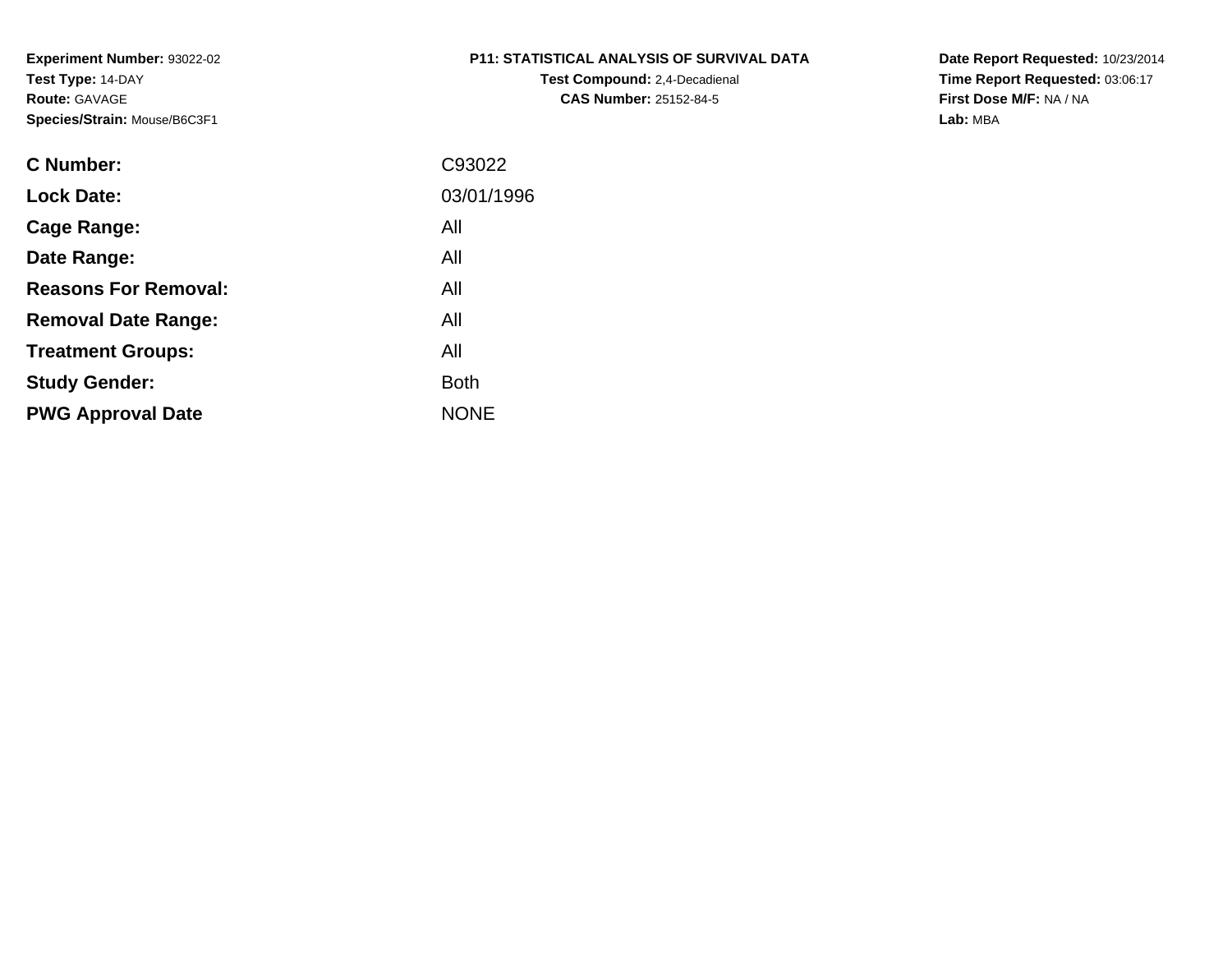## **P11: STATISTICAL ANALYSIS OF SURVIVAL DATA**

**Test Compound:** 2,4-Decadienal **CAS Number:** 25152-84-5

**Date Report Requested:** 10/23/2014**Time Report Requested:** 03:06:17**First Dose M/F:** NA / NA**Lab:** MBA

# **Male MOUSE FIRST TERMINAL SACRIFICE AT 17 DAYS**

|                               |                     | INDIVIDUAL SURVIVAL TIMES (DAYS) |                   |
|-------------------------------|---------------------|----------------------------------|-------------------|
| <b>MG/KG</b><br>$DOSE = 0.0$  |                     |                                  |                   |
| <b>TOTAL 5</b>                | UNCENSORED DEATHS 0 | CENSORED DEATHS 0                | <b>TERMINAL 5</b> |
| <b>UNCENSORED DEATH DAYS</b>  |                     |                                  |                   |
| none                          |                     |                                  |                   |
| <b>CENSORED DEATH DAYS</b>    |                     |                                  |                   |
| none                          |                     |                                  |                   |
| $DOSE = 45.0$<br><b>MG/KG</b> |                     |                                  |                   |
| <b>TOTAL 5</b>                | UNCENSORED DEATHS 0 | CENSORED DEATHS 0                | <b>TERMINAL 5</b> |
| <b>UNCENSORED DEATH DAYS</b>  |                     |                                  |                   |
| none                          |                     |                                  |                   |
| <b>CENSORED DEATH DAYS</b>    |                     |                                  |                   |
| none                          |                     |                                  |                   |
| $DOSE = 133.0$ MG/KG          |                     |                                  |                   |
| <b>TOTAL 5</b>                | UNCENSORED DEATHS 0 | CENSORED DEATHS 0                | <b>TERMINAL 5</b> |
| UNCENSORED DEATH DAYS         |                     |                                  |                   |
| none                          |                     |                                  |                   |
| <b>CENSORED DEATH DAYS</b>    |                     |                                  |                   |
| none                          |                     |                                  |                   |
| $DOSE = 400.0$ MG/KG          |                     |                                  |                   |
| <b>TOTAL 5</b>                | UNCENSORED DEATHS 0 | <b>CENSORED DEATHS 0</b>         | <b>TERMINAL 5</b> |
| <b>UNCENSORED DEATH DAYS</b>  |                     |                                  |                   |
| none                          |                     |                                  |                   |
| <b>CENSORED DEATH DAYS</b>    |                     |                                  |                   |
| none                          |                     |                                  |                   |

(A) FIRST TERMINAL SACRIFICE

(B) THE FIRST ENTRY IS THE TREND TEST (TARONE, 1975) RESULT. SUBSEQUENT ENTRIES ARE THE RESULTS OF PAIRWISE TESTS (COX, 1972). NEGATIVE TRENDS ARE INDICATED BY "N".

(C) MEAN OF ALL UNCENSORED DEATHS PRIOR TO TERMINAL SACRIFICE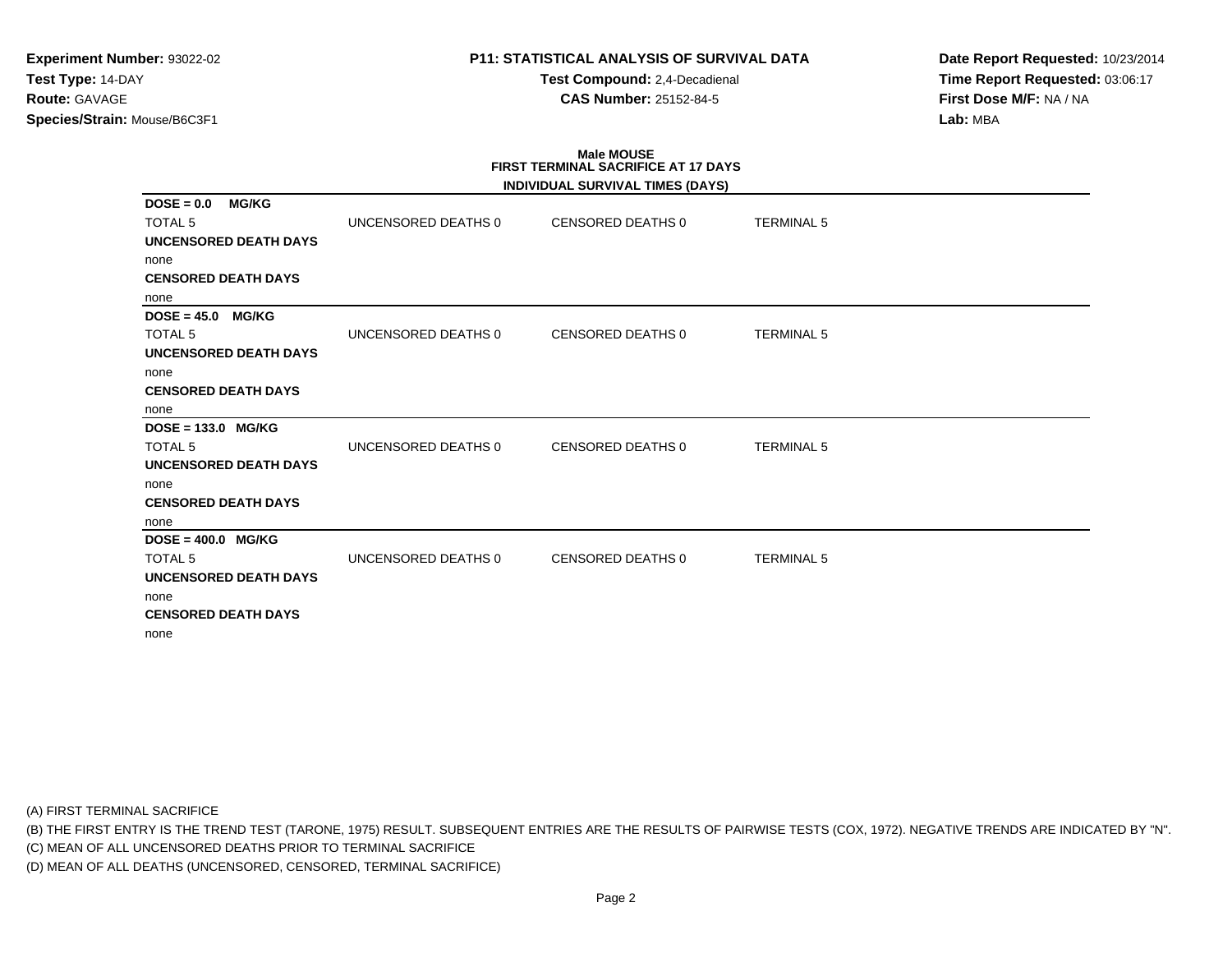## **P11: STATISTICAL ANALYSIS OF SURVIVAL DATA**

**Test Compound:** 2,4-Decadienal **CAS Number:** 25152-84-5

**Date Report Requested:** 10/23/2014**Time Report Requested:** 03:06:17**First Dose M/F:** NA / NA**Lab:** MBA

# **Male MOUSE FIRST TERMINAL SACRIFICE AT 17 DAYSINDIVIDUAL SURVIVAL TIMES (DAYS)**

| $DOSE = 1200.0$ MG/KG      |                            |   |                     |                   |                   |  |
|----------------------------|----------------------------|---|---------------------|-------------------|-------------------|--|
| TOTAL 5                    |                            |   | UNCENSORED DEATHS 1 | CENSORED DEATHS 0 | <b>TERMINAL 4</b> |  |
| UNCENSORED DEATH DAYS      |                            |   |                     |                   |                   |  |
| 12                         |                            |   |                     |                   |                   |  |
| <b>CENSORED DEATH DAYS</b> |                            |   |                     |                   |                   |  |
| none                       |                            |   |                     |                   |                   |  |
| $DOSE = 3600.0$ MG/KG      |                            |   |                     |                   |                   |  |
| TOTAL 5                    |                            |   | UNCENSORED DEATHS 5 | CENSORED DEATHS 0 | <b>TERMINAL 0</b> |  |
| UNCENSORED DEATH DAYS      |                            |   |                     |                   |                   |  |
| 3<br>3                     | 3                          | 4 |                     |                   |                   |  |
|                            |                            |   |                     |                   |                   |  |
|                            | <b>CENSORED DEATH DAYS</b> |   |                     |                   |                   |  |

(A) FIRST TERMINAL SACRIFICE

(B) THE FIRST ENTRY IS THE TREND TEST (TARONE, 1975) RESULT. SUBSEQUENT ENTRIES ARE THE RESULTS OF PAIRWISE TESTS (COX, 1972). NEGATIVE TRENDS ARE INDICATED BY "N".

(C) MEAN OF ALL UNCENSORED DEATHS PRIOR TO TERMINAL SACRIFICE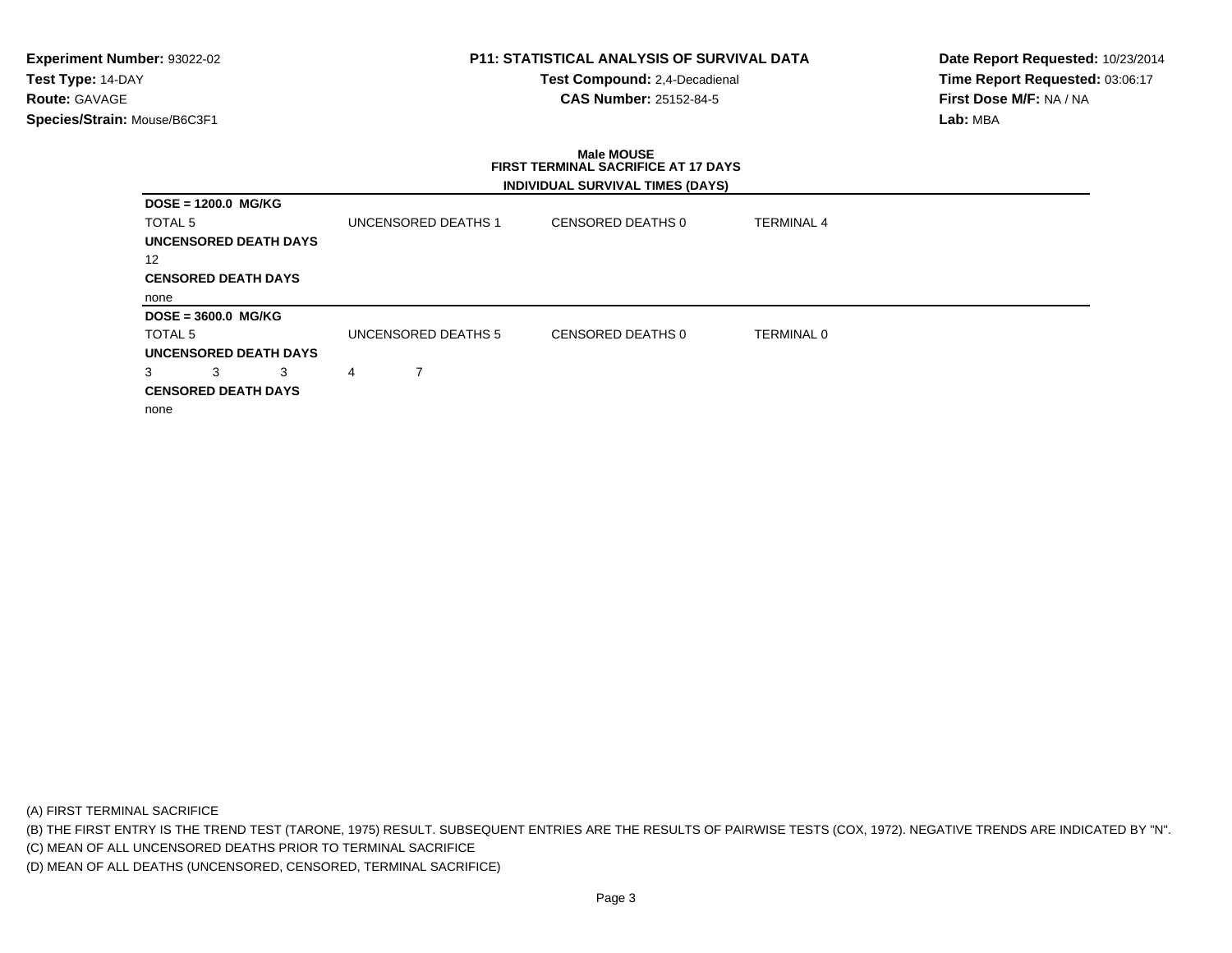## **P11: STATISTICAL ANALYSIS OF SURVIVAL DATA**

**Test Compound:** 2,4-Decadienal **CAS Number:** 25152-84-5

**Date Report Requested:** 10/23/2014**Time Report Requested:** 03:06:17**First Dose M/F:** NA / NA**Lab:** MBA

### **Male MOUSEFIRST TERMINAL SACRIFICE AT 17 DAYS**

### **KAPLAN-MEIER SURVIVAL PROBABILITY ESTIMATES (%)**

| <b>DOSE</b>         | TIME (DAYS) |       |       |       |       |       |       |       |       |       |
|---------------------|-------------|-------|-------|-------|-------|-------|-------|-------|-------|-------|
|                     |             |       | 6     | 8     | 10    | 12    | 14    | 16    | 18    | 17(A) |
| <b>MG/KG</b><br>0.0 | 100.0       | 100.0 | 100.0 | 100.0 | 100.0 | 100.0 | 100.0 | 100.0 | 100.0 | 100.0 |
| 45.0 MG/KG          | 100.0       | 100.0 | 100.0 | 100.0 | 100.0 | 100.0 | 100.0 | 100.0 | 100.0 | 100.0 |
| 133.0 MG/KG         | 100.0       | 100.0 | 100.0 | 100.0 | 100.0 | 100.0 | 100.0 | 100.0 | 100.0 | 100.0 |
| 400.0 MG/KG         | 100.0       | 100.0 | 100.0 | 100.0 | 100.0 | 100.0 | 100.0 | 100.0 | 100.0 | 100.0 |
| 1200.0 MG/KG        | 100.0       | 100.0 | 100.0 | 100.0 | 100.0 | 80.0  | 80.0  | 80.0  | 80.0  | 80.0  |
| 3600.0 MG/KG        | 100.0       | 20.0  | 20.0  | 0.0   | 0.0   | 0.0   | 0.0   | 0.0   | 0.0   | 0.0   |

(A) FIRST TERMINAL SACRIFICE

(B) THE FIRST ENTRY IS THE TREND TEST (TARONE, 1975) RESULT. SUBSEQUENT ENTRIES ARE THE RESULTS OF PAIRWISE TESTS (COX, 1972). NEGATIVE TRENDS ARE INDICATED BY "N".

(C) MEAN OF ALL UNCENSORED DEATHS PRIOR TO TERMINAL SACRIFICE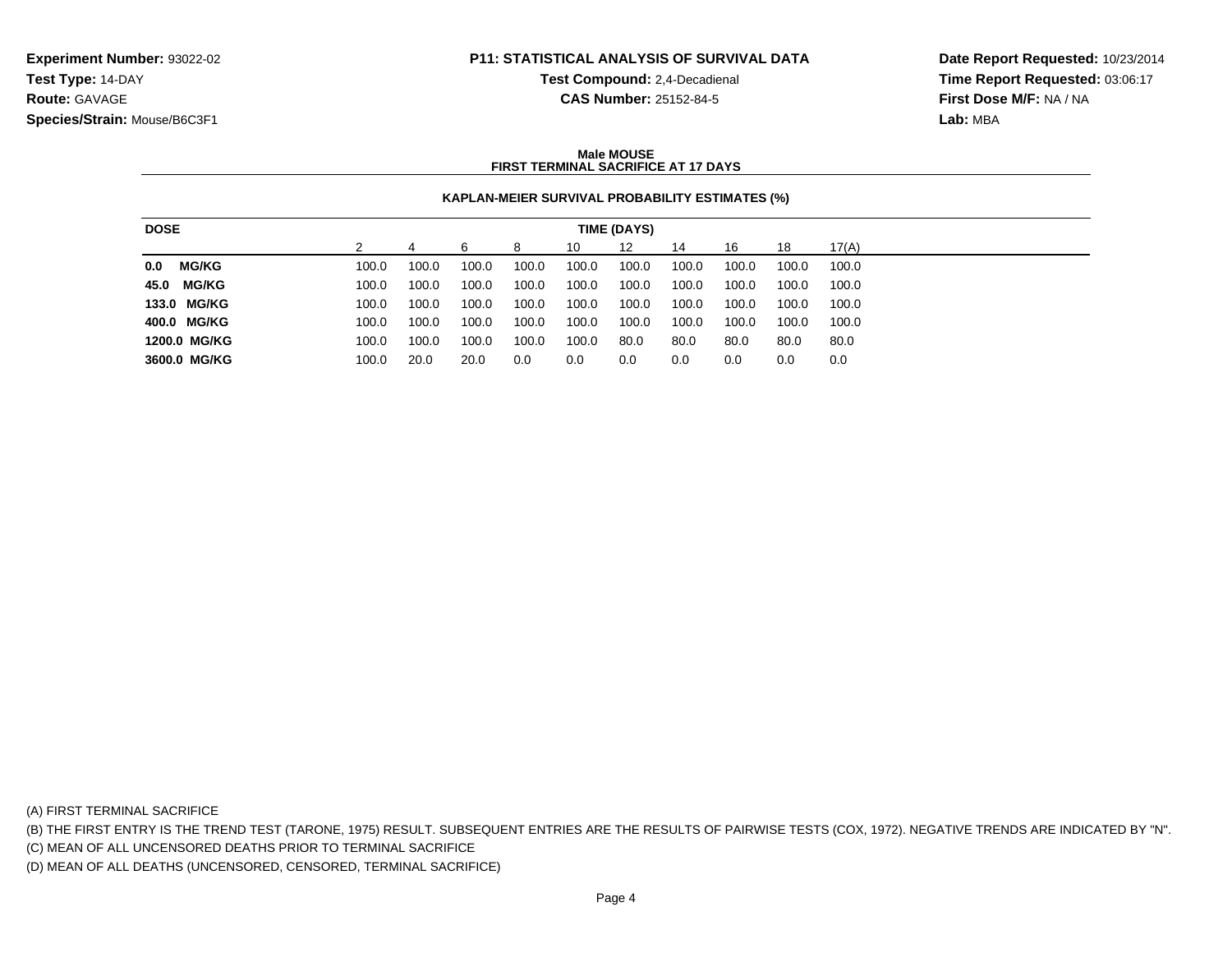# **P11: STATISTICAL ANALYSIS OF SURVIVAL DATA**

**Test Compound:** 2,4-Decadienal **CAS Number:** 25152-84-5

**Date Report Requested:** 10/23/2014**Time Report Requested:** 03:06:17**First Dose M/F:** NA / NA**Lab:** MBA

#### **Male MOUSEFIRST TERMINAL SACRIFICE AT 17 DAYS**

### **SURVIVAL SUMMARY STATISTICS**

| <b>DOSE</b>                           | <b>MG/KG</b><br>0.0    | 45.0 MG/KG  | 133.0 MG/KG | 400.0 MG/KG |  |
|---------------------------------------|------------------------|-------------|-------------|-------------|--|
| SURVIVAL AT END OF STUDY              | 100.0%                 | 100.0%      | 100.0%      | 100.0%      |  |
| (KAPLAN-MEIER)                        |                        |             |             |             |  |
| <b>SIGNIFICANCE (B)</b>               | $P = 0.000$            | $- - - - -$ | $\cdots$    | -----       |  |
| (LIFE TABLE)                          |                        |             |             |             |  |
| <b>MEAN DAY OF NATURAL DEATHS (C)</b> |                        |             |             |             |  |
| (STANDARD ERROR)                      | $\left( \cdot \right)$ | (.)         | $\cdot$     |             |  |
| <b>MEAN LIFE SPAN (D)</b>             | 17.0                   | 17.0        | 17.0        | 17.0        |  |
| (STANDARD ERROR)                      | (0.0)                  | (0.0)       | (0.0)       | (0.0)       |  |

(A) FIRST TERMINAL SACRIFICE

(B) THE FIRST ENTRY IS THE TREND TEST (TARONE, 1975) RESULT. SUBSEQUENT ENTRIES ARE THE RESULTS OF PAIRWISE TESTS (COX, 1972). NEGATIVE TRENDS ARE INDICATED BY "N".

(C) MEAN OF ALL UNCENSORED DEATHS PRIOR TO TERMINAL SACRIFICE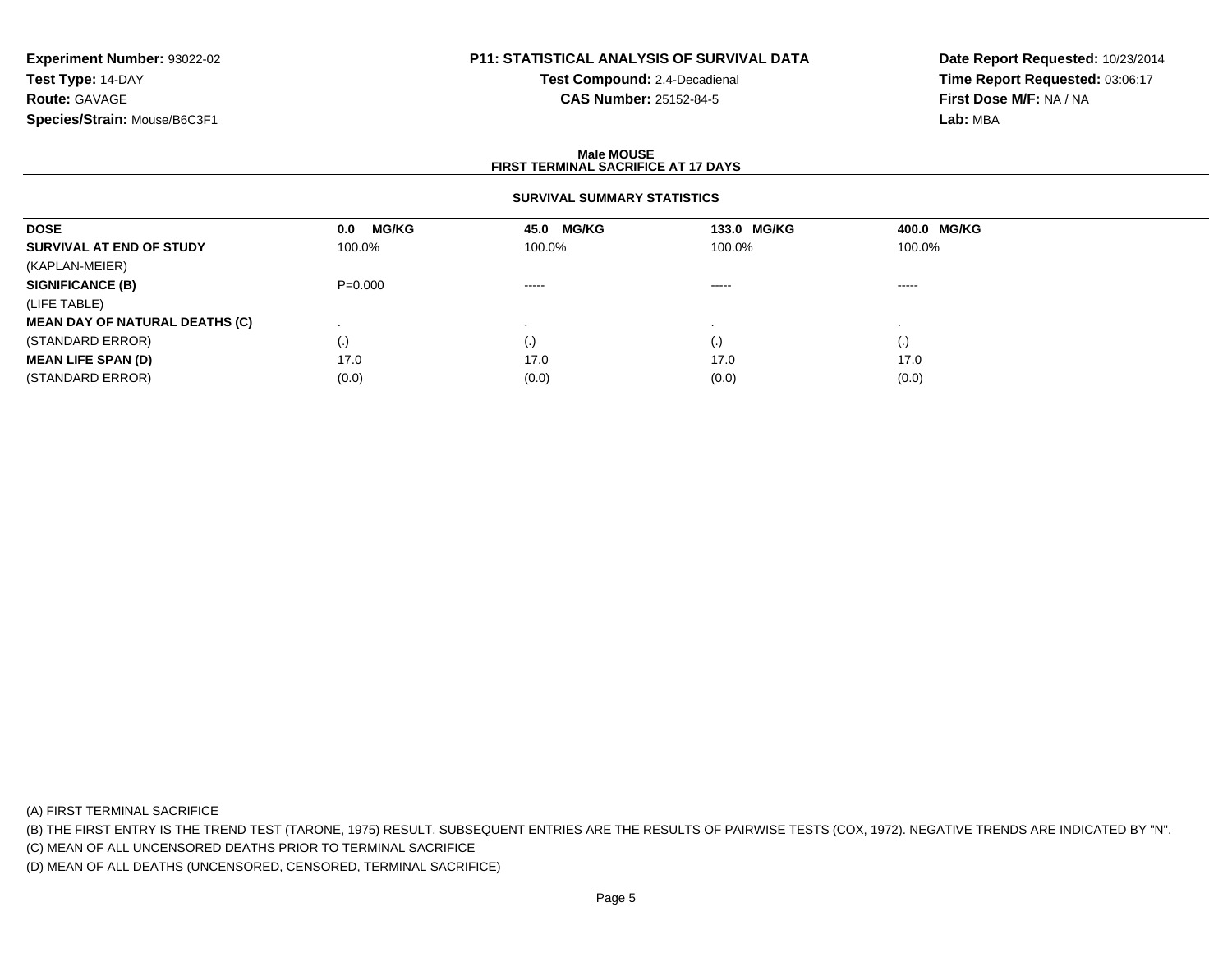# **P11: STATISTICAL ANALYSIS OF SURVIVAL DATA**

**Test Compound:** 2,4-Decadienal **CAS Number:** 25152-84-5

**Date Report Requested:** 10/23/2014**Time Report Requested:** 03:06:17**First Dose M/F:** NA / NA**Lab:** MBA

### **Male MOUSEFIRST TERMINAL SACRIFICE AT 17 DAYS**

| <b>DOSE</b>                           | 1200.0 MG/KG | 3600.0 MG/KG |  |
|---------------------------------------|--------------|--------------|--|
| SURVIVAL AT END OF STUDY              | 80.0%        | $0.0\%$      |  |
| (KAPLAN-MEIER)                        |              |              |  |
| <b>SIGNIFICANCE (B)</b>               | $P = 1.000$  | $P = 0.008$  |  |
| (LIFE TABLE)                          |              |              |  |
| <b>MEAN DAY OF NATURAL DEATHS (C)</b> | 12.0         | 4.0          |  |
| (STANDARD ERROR)                      | (.)          | (0.8)        |  |
| <b>MEAN LIFE SPAN (D)</b>             | 16.0         | 4.0          |  |
| (STANDARD ERROR)                      | (1.0)        | (0.8)        |  |

(A) FIRST TERMINAL SACRIFICE

(B) THE FIRST ENTRY IS THE TREND TEST (TARONE, 1975) RESULT. SUBSEQUENT ENTRIES ARE THE RESULTS OF PAIRWISE TESTS (COX, 1972). NEGATIVE TRENDS ARE INDICATED BY "N".

(C) MEAN OF ALL UNCENSORED DEATHS PRIOR TO TERMINAL SACRIFICE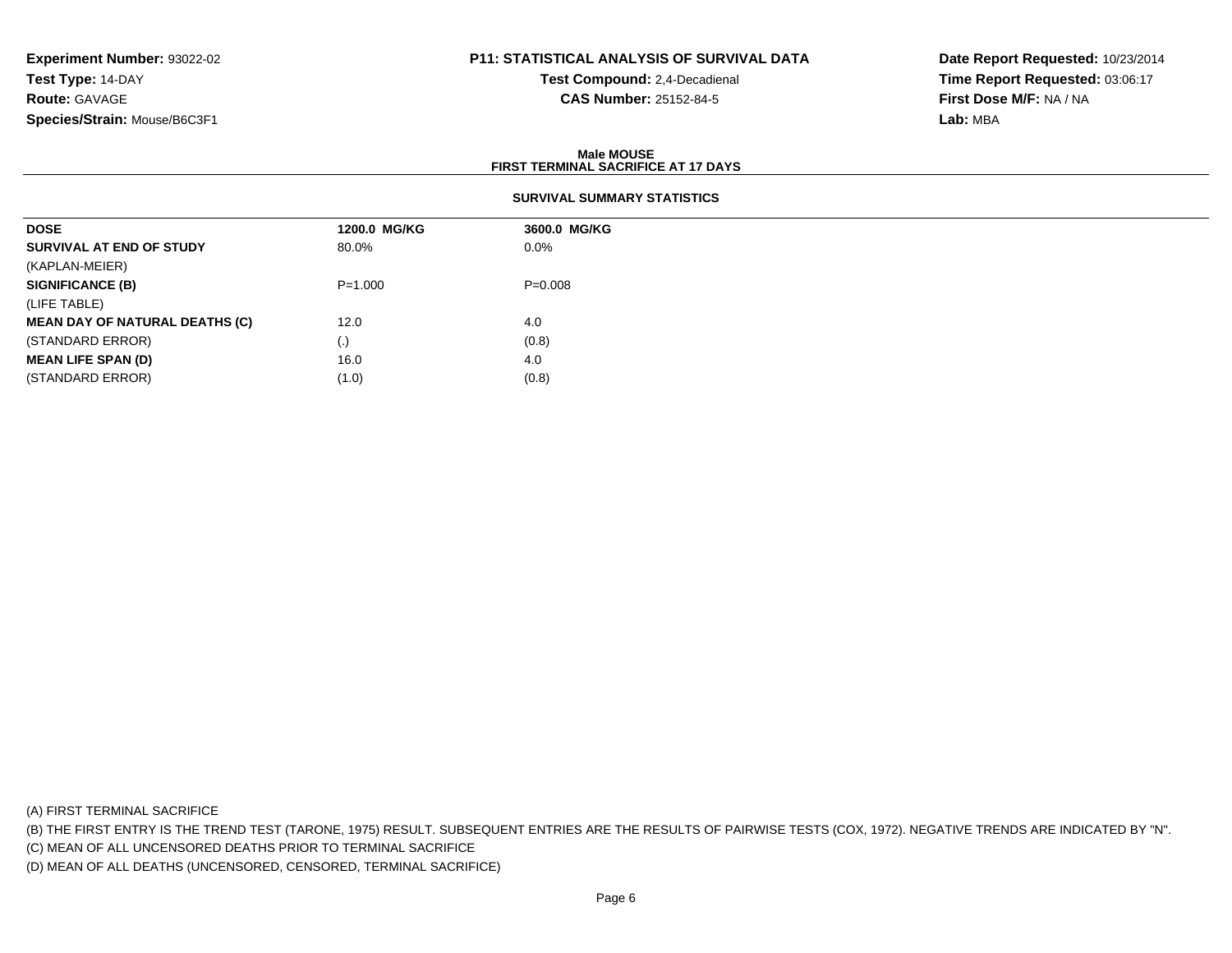## **P11: STATISTICAL ANALYSIS OF SURVIVAL DATA**

**Test Compound:** 2,4-Decadienal **CAS Number:** 25152-84-5

**Date Report Requested:** 10/23/2014**Time Report Requested:** 03:06:17**First Dose M/F:** NA / NA**Lab:** MBA

# **Female MOUSE FIRST TERMINAL SACRIFICE AT 17 DAYS**

|                              |                     | INDIVIDUAL SURVIVAL TIMES (DAYS) |                   |
|------------------------------|---------------------|----------------------------------|-------------------|
| <b>MG/KG</b><br>$DOSE = 0.0$ |                     |                                  |                   |
| <b>TOTAL 5</b>               | UNCENSORED DEATHS 0 | CENSORED DEATHS 0                | <b>TERMINAL 5</b> |
| <b>UNCENSORED DEATH DAYS</b> |                     |                                  |                   |
| none                         |                     |                                  |                   |
| <b>CENSORED DEATH DAYS</b>   |                     |                                  |                   |
| none                         |                     |                                  |                   |
| $DOSE = 45.0$ KG/KG          |                     |                                  |                   |
| <b>TOTAL 5</b>               | UNCENSORED DEATHS 0 | CENSORED DEATHS 0                | <b>TERMINAL 5</b> |
| <b>UNCENSORED DEATH DAYS</b> |                     |                                  |                   |
| none                         |                     |                                  |                   |
| <b>CENSORED DEATH DAYS</b>   |                     |                                  |                   |
| none                         |                     |                                  |                   |
| DOSE = 133.0 MG/KG           |                     |                                  |                   |
| <b>TOTAL 5</b>               | UNCENSORED DEATHS 0 | <b>CENSORED DEATHS 0</b>         | <b>TERMINAL 5</b> |
| <b>UNCENSORED DEATH DAYS</b> |                     |                                  |                   |
| none                         |                     |                                  |                   |
| <b>CENSORED DEATH DAYS</b>   |                     |                                  |                   |
| none                         |                     |                                  |                   |
| $DOSE = 400.0$ MG/KG         |                     |                                  |                   |
| <b>TOTAL 5</b>               | UNCENSORED DEATHS 0 | <b>CENSORED DEATHS 0</b>         | <b>TERMINAL 5</b> |
| <b>UNCENSORED DEATH DAYS</b> |                     |                                  |                   |
| none                         |                     |                                  |                   |
| <b>CENSORED DEATH DAYS</b>   |                     |                                  |                   |
| none                         |                     |                                  |                   |

(A) FIRST TERMINAL SACRIFICE

(B) THE FIRST ENTRY IS THE TREND TEST (TARONE, 1975) RESULT. SUBSEQUENT ENTRIES ARE THE RESULTS OF PAIRWISE TESTS (COX, 1972). NEGATIVE TRENDS ARE INDICATED BY "N".

(C) MEAN OF ALL UNCENSORED DEATHS PRIOR TO TERMINAL SACRIFICE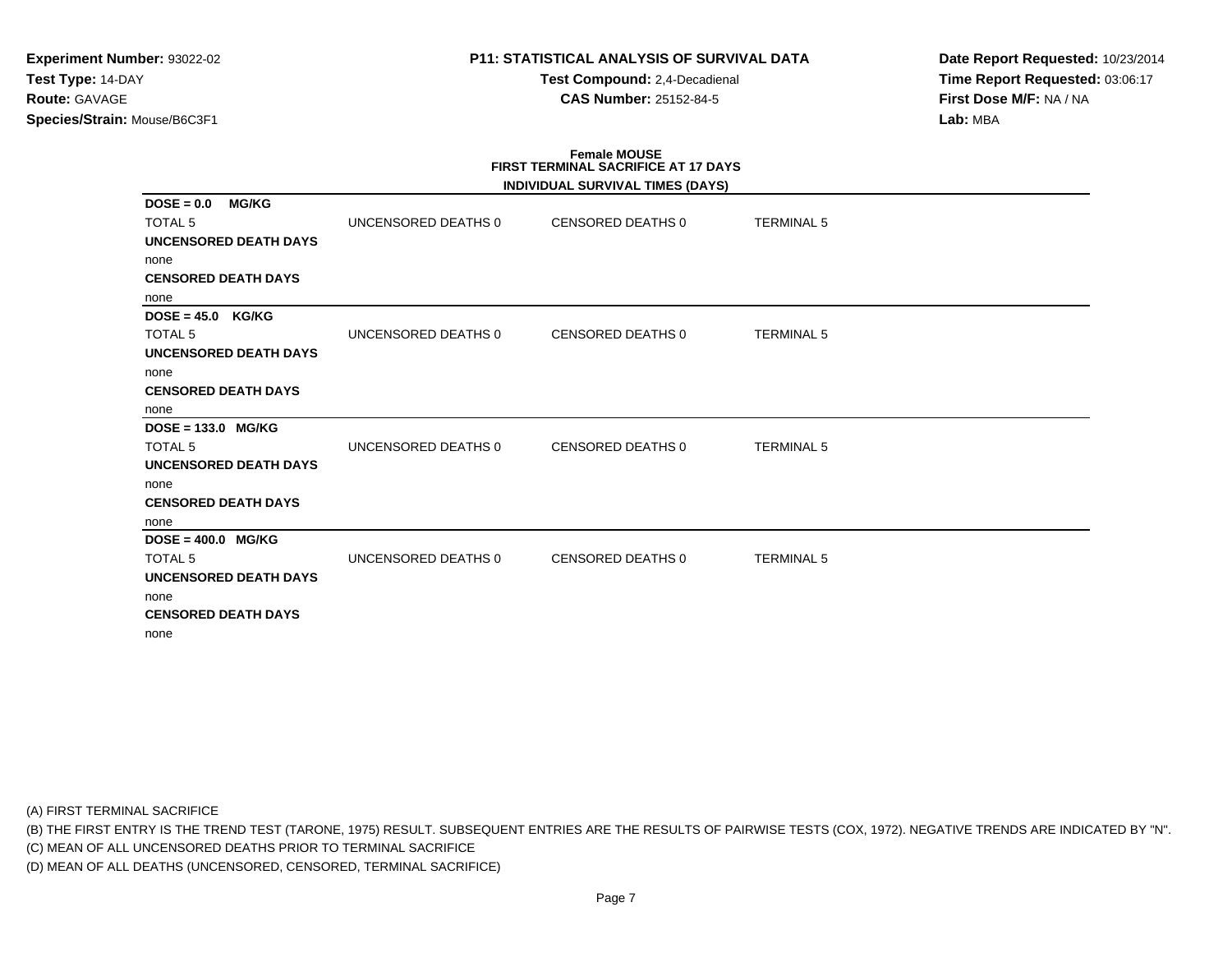## **P11: STATISTICAL ANALYSIS OF SURVIVAL DATA**

**Test Compound:** 2,4-Decadienal **CAS Number:** 25152-84-5

**Date Report Requested:** 10/23/2014**Time Report Requested:** 03:06:17**First Dose M/F:** NA / NA**Lab:** MBA

# **Female MOUSE FIRST TERMINAL SACRIFICE AT 17 DAYSINDIVIDUAL SURVIVAL TIMES (DAYS)**

| $DOSE = 1200.0$ MG/KG        |                     |                   |                   |
|------------------------------|---------------------|-------------------|-------------------|
|                              |                     |                   |                   |
| TOTAL <sub>5</sub>           | UNCENSORED DEATHS 1 | CENSORED DEATHS 0 | <b>TERMINAL 4</b> |
| <b>UNCENSORED DEATH DAYS</b> |                     |                   |                   |
| 16                           |                     |                   |                   |
| <b>CENSORED DEATH DAYS</b>   |                     |                   |                   |
| none                         |                     |                   |                   |
| $DOSE = 3600.0$ MG/KG        |                     |                   |                   |
| TOTAL <sub>5</sub>           | UNCENSORED DEATHS 5 | CENSORED DEATHS 0 | <b>TERMINAL 0</b> |
| <b>UNCENSORED DEATH DAYS</b> |                     |                   |                   |
| 3<br>3<br>3                  | 8<br>9              |                   |                   |
| <b>CENSORED DEATH DAYS</b>   |                     |                   |                   |
| none                         |                     |                   |                   |

(A) FIRST TERMINAL SACRIFICE

(B) THE FIRST ENTRY IS THE TREND TEST (TARONE, 1975) RESULT. SUBSEQUENT ENTRIES ARE THE RESULTS OF PAIRWISE TESTS (COX, 1972). NEGATIVE TRENDS ARE INDICATED BY "N".

(C) MEAN OF ALL UNCENSORED DEATHS PRIOR TO TERMINAL SACRIFICE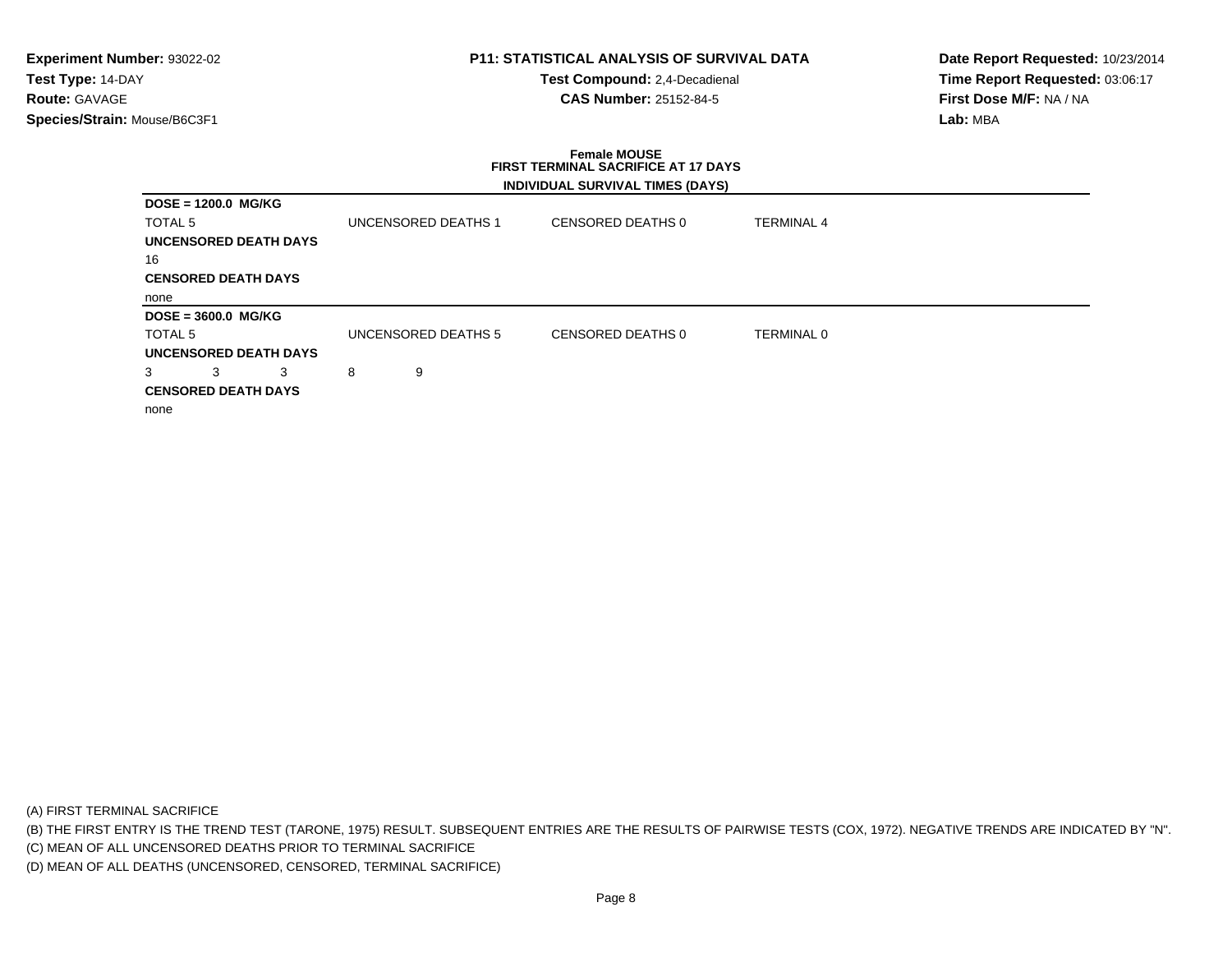### **P11: STATISTICAL ANALYSIS OF SURVIVAL DATA**

**Test Compound:** 2,4-Decadienal **CAS Number:** 25152-84-5

**Date Report Requested:** 10/23/2014**Time Report Requested:** 03:06:17**First Dose M/F:** NA / NA**Lab:** MBA

### **Female MOUSEFIRST TERMINAL SACRIFICE AT 17 DAYS**

### **KAPLAN-MEIER SURVIVAL PROBABILITY ESTIMATES (%)**

| <b>DOSE</b> |              | TIME (DAYS) |       |       |       |       |       |       |       |       |       |
|-------------|--------------|-------------|-------|-------|-------|-------|-------|-------|-------|-------|-------|
|             |              |             |       | 6     | 8     | 10    | 12    | 14    | 16    | 18    | 17(A) |
| 0.0         | <b>MG/KG</b> | 100.0       | 100.0 | 100.0 | 100.0 | 100.0 | 100.0 | 100.0 | 100.0 | 100.0 | 100.0 |
|             | 45.0 KG/KG   | 100.0       | 100.0 | 100.0 | 100.0 | 100.0 | 100.0 | 100.0 | 100.0 | 100.0 | 100.0 |
|             | 133.0 MG/KG  | 100.0       | 100.0 | 100.0 | 100.0 | 100.0 | 100.0 | 100.0 | 100.0 | 100.0 | 100.0 |
|             | 400.0 MG/KG  | 100.0       | 100.0 | 100.0 | 100.0 | 100.0 | 100.0 | 100.0 | 100.0 | 100.0 | 100.0 |
|             | 1200.0 MG/KG | 100.0       | 100.0 | 100.0 | 100.0 | 100.0 | 100.0 | 100.0 | 80.0  | 80.0  | 80.0  |
|             | 3600.0 MG/KG | 100.0       | 40.0  | 40.0  | 20.0  | 0.0   | 0.0   | 0.0   | 0.0   | 0.0   | 0.0   |

(A) FIRST TERMINAL SACRIFICE

(B) THE FIRST ENTRY IS THE TREND TEST (TARONE, 1975) RESULT. SUBSEQUENT ENTRIES ARE THE RESULTS OF PAIRWISE TESTS (COX, 1972). NEGATIVE TRENDS ARE INDICATED BY "N".

(C) MEAN OF ALL UNCENSORED DEATHS PRIOR TO TERMINAL SACRIFICE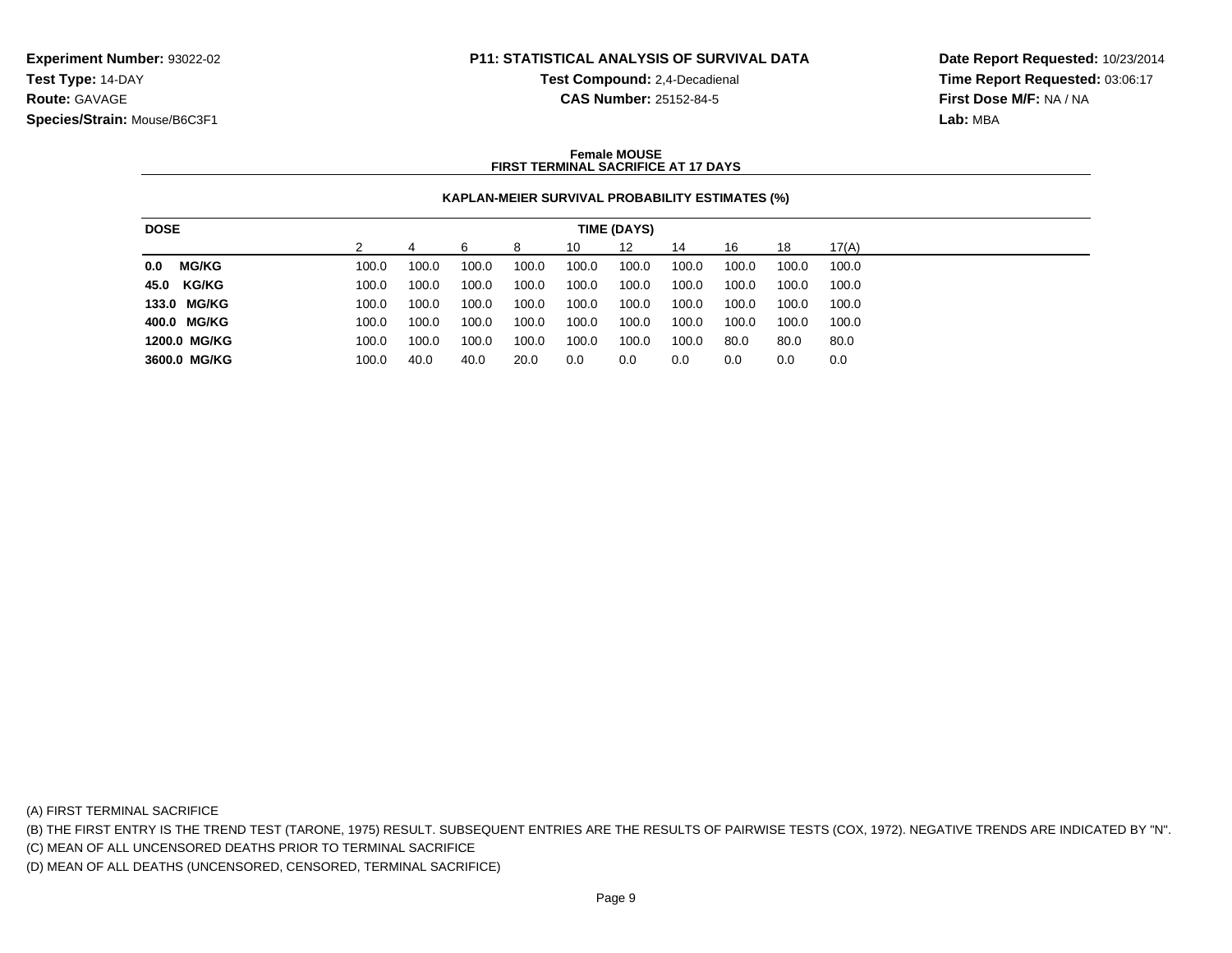# **P11: STATISTICAL ANALYSIS OF SURVIVAL DATA**

**Test Compound:** 2,4-Decadienal **CAS Number:** 25152-84-5

**Date Report Requested:** 10/23/2014**Time Report Requested:** 03:06:17**First Dose M/F:** NA / NA**Lab:** MBA

### **Female MOUSEFIRST TERMINAL SACRIFICE AT 17 DAYS**

### **SURVIVAL SUMMARY STATISTICS**

| <b>DOSE</b>                           | <b>MG/KG</b><br>0.0 | 45.0 KG/KG                                                                                                                                                                                                                                                                                                                                                                                                                                                                             | 133.0 MG/KG                                                                                                                                                                                                                                                                                                                                                                                                                                                                            | 400.0 MG/KG        |  |
|---------------------------------------|---------------------|----------------------------------------------------------------------------------------------------------------------------------------------------------------------------------------------------------------------------------------------------------------------------------------------------------------------------------------------------------------------------------------------------------------------------------------------------------------------------------------|----------------------------------------------------------------------------------------------------------------------------------------------------------------------------------------------------------------------------------------------------------------------------------------------------------------------------------------------------------------------------------------------------------------------------------------------------------------------------------------|--------------------|--|
| SURVIVAL AT END OF STUDY              | 100.0%              | 100.0%                                                                                                                                                                                                                                                                                                                                                                                                                                                                                 | 100.0%                                                                                                                                                                                                                                                                                                                                                                                                                                                                                 | 100.0%             |  |
| (KAPLAN-MEIER)                        |                     |                                                                                                                                                                                                                                                                                                                                                                                                                                                                                        |                                                                                                                                                                                                                                                                                                                                                                                                                                                                                        |                    |  |
| <b>SIGNIFICANCE (B)</b>               | $P = 0.000$         | $\begin{array}{cccccccccccccc} \multicolumn{2}{c}{} & \multicolumn{2}{c}{} & \multicolumn{2}{c}{} & \multicolumn{2}{c}{} & \multicolumn{2}{c}{} & \multicolumn{2}{c}{} & \multicolumn{2}{c}{} & \multicolumn{2}{c}{} & \multicolumn{2}{c}{} & \multicolumn{2}{c}{} & \multicolumn{2}{c}{} & \multicolumn{2}{c}{} & \multicolumn{2}{c}{} & \multicolumn{2}{c}{} & \multicolumn{2}{c}{} & \multicolumn{2}{c}{} & \multicolumn{2}{c}{} & \multicolumn{2}{c}{} & \multicolumn{2}{c}{} & \$ | $\begin{array}{cccccccccccccc} \multicolumn{2}{c}{} & \multicolumn{2}{c}{} & \multicolumn{2}{c}{} & \multicolumn{2}{c}{} & \multicolumn{2}{c}{} & \multicolumn{2}{c}{} & \multicolumn{2}{c}{} & \multicolumn{2}{c}{} & \multicolumn{2}{c}{} & \multicolumn{2}{c}{} & \multicolumn{2}{c}{} & \multicolumn{2}{c}{} & \multicolumn{2}{c}{} & \multicolumn{2}{c}{} & \multicolumn{2}{c}{} & \multicolumn{2}{c}{} & \multicolumn{2}{c}{} & \multicolumn{2}{c}{} & \multicolumn{2}{c}{} & \$ | -----              |  |
| (LIFE TABLE)                          |                     |                                                                                                                                                                                                                                                                                                                                                                                                                                                                                        |                                                                                                                                                                                                                                                                                                                                                                                                                                                                                        |                    |  |
| <b>MEAN DAY OF NATURAL DEATHS (C)</b> |                     |                                                                                                                                                                                                                                                                                                                                                                                                                                                                                        |                                                                                                                                                                                                                                                                                                                                                                                                                                                                                        |                    |  |
| (STANDARD ERROR)                      | (.)                 | (.)                                                                                                                                                                                                                                                                                                                                                                                                                                                                                    |                                                                                                                                                                                                                                                                                                                                                                                                                                                                                        | $\left( . \right)$ |  |
| <b>MEAN LIFE SPAN (D)</b>             | 17.0                | 17.0                                                                                                                                                                                                                                                                                                                                                                                                                                                                                   | 17.0                                                                                                                                                                                                                                                                                                                                                                                                                                                                                   | 17.0               |  |
| (STANDARD ERROR)                      | (0.0)               | (0.0)                                                                                                                                                                                                                                                                                                                                                                                                                                                                                  | (0.0)                                                                                                                                                                                                                                                                                                                                                                                                                                                                                  | (0.0)              |  |

(A) FIRST TERMINAL SACRIFICE

(B) THE FIRST ENTRY IS THE TREND TEST (TARONE, 1975) RESULT. SUBSEQUENT ENTRIES ARE THE RESULTS OF PAIRWISE TESTS (COX, 1972). NEGATIVE TRENDS ARE INDICATED BY "N".

(C) MEAN OF ALL UNCENSORED DEATHS PRIOR TO TERMINAL SACRIFICE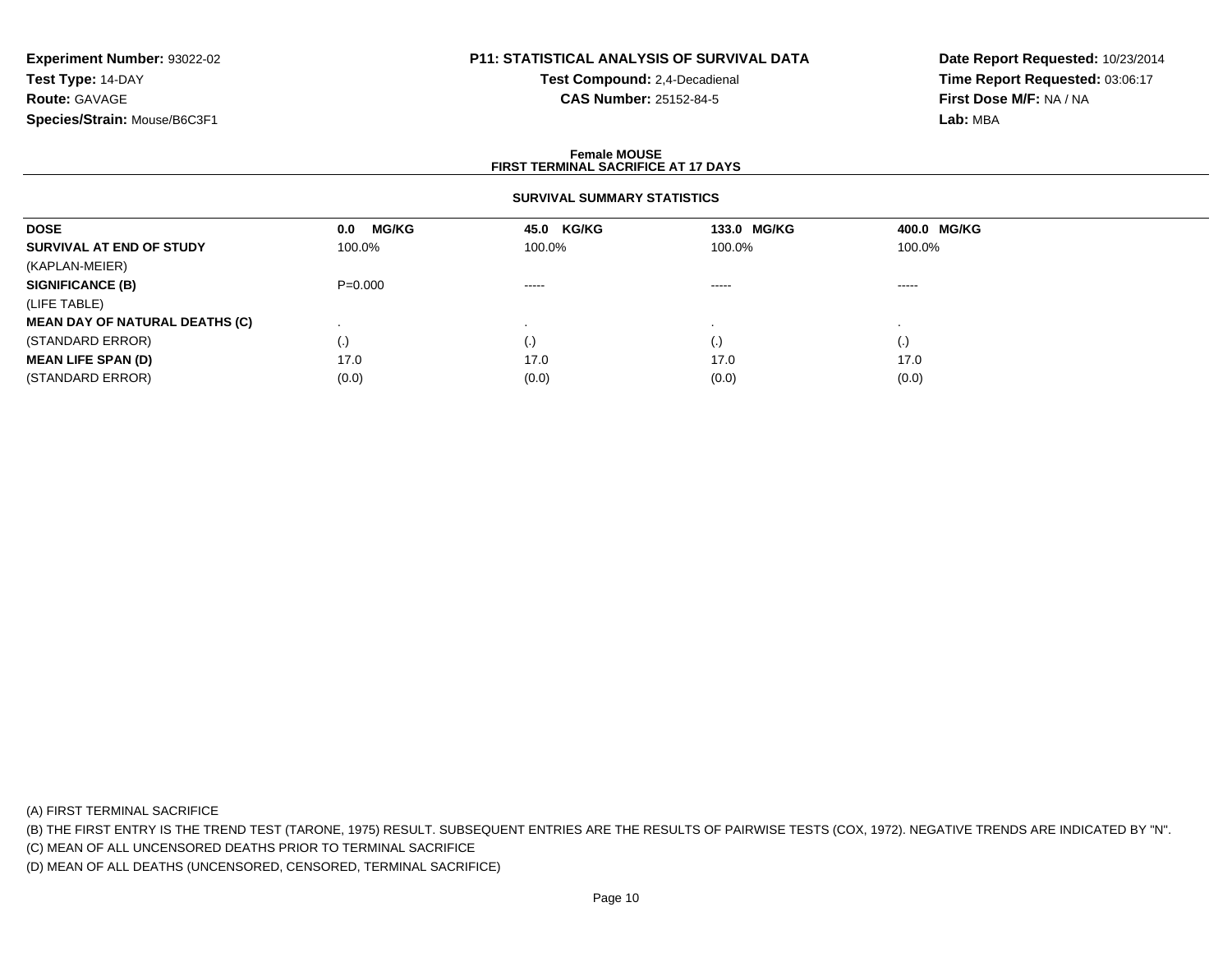## **P11: STATISTICAL ANALYSIS OF SURVIVAL DATA**

**Test Compound:** 2,4-Decadienal **CAS Number:** 25152-84-5

**Date Report Requested:** 10/23/2014**Time Report Requested:** 03:06:17**First Dose M/F:** NA / NA**Lab:** MBA

### **Female MOUSEFIRST TERMINAL SACRIFICE AT 17 DAYS**

| <b>DOSE</b>                           | 1200.0 MG/KG | 3600.0 MG/KG |
|---------------------------------------|--------------|--------------|
| SURVIVAL AT END OF STUDY              | 80.0%        | 0.0%         |
| (KAPLAN-MEIER)                        |              |              |
| <b>SIGNIFICANCE (B)</b>               | $P = 1.000$  | $P = 0.008$  |
| (LIFE TABLE)                          |              |              |
| <b>MEAN DAY OF NATURAL DEATHS (C)</b> | 16.0         | 5.2          |
| (STANDARD ERROR)                      | (.)          | (1.4)        |
| <b>MEAN LIFE SPAN (D)</b>             | 16.8         | 5.2          |
| (STANDARD ERROR)                      | (0.2)        | (1.4)        |

(A) FIRST TERMINAL SACRIFICE

(B) THE FIRST ENTRY IS THE TREND TEST (TARONE, 1975) RESULT. SUBSEQUENT ENTRIES ARE THE RESULTS OF PAIRWISE TESTS (COX, 1972). NEGATIVE TRENDS ARE INDICATED BY "N".

(C) MEAN OF ALL UNCENSORED DEATHS PRIOR TO TERMINAL SACRIFICE